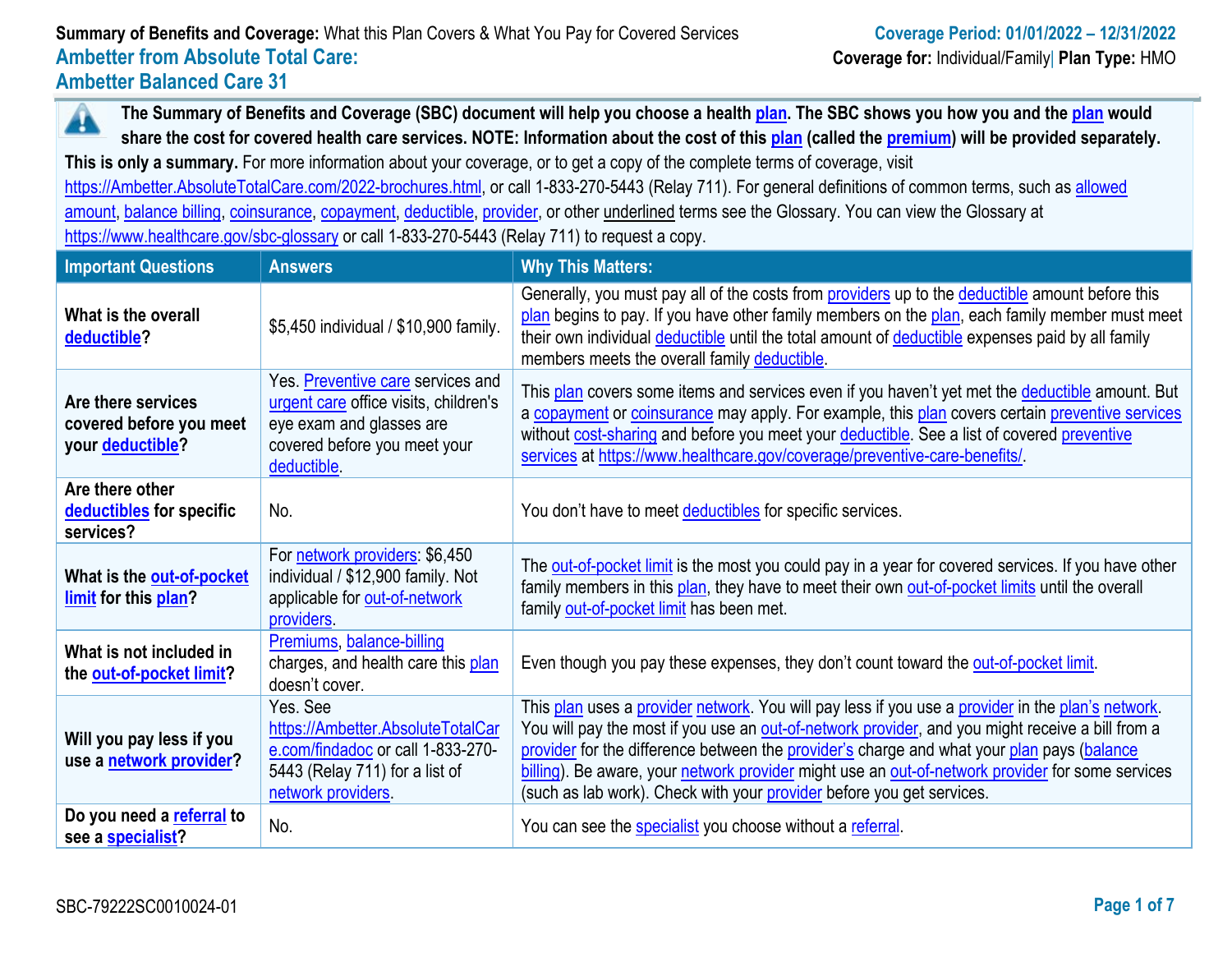| All copayment and coinsurance costs shown in this chart are after your deductible has been met, if a deductible applies. |  |  |  |  |  |
|--------------------------------------------------------------------------------------------------------------------------|--|--|--|--|--|
|--------------------------------------------------------------------------------------------------------------------------|--|--|--|--|--|

| <b>Common</b>                                              |                                                     |                                                                                                                                                                                                                                                    | <b>What You Will Pay</b>                                  | <b>Limitations, Exceptions, &amp; Other</b><br><b>Important Information</b>                                                                                                                                                                                                                                                      |  |
|------------------------------------------------------------|-----------------------------------------------------|----------------------------------------------------------------------------------------------------------------------------------------------------------------------------------------------------------------------------------------------------|-----------------------------------------------------------|----------------------------------------------------------------------------------------------------------------------------------------------------------------------------------------------------------------------------------------------------------------------------------------------------------------------------------|--|
| <b>Medical Event</b>                                       | <b>Services You May Need</b>                        | <b>Network Provider</b><br>(You will pay the least)                                                                                                                                                                                                | <b>Out-of-Network Provider</b><br>(You will pay the most) |                                                                                                                                                                                                                                                                                                                                  |  |
| If you visit a health                                      | Primary care visit to treat an<br>injury or illness | 10% Coinsurance                                                                                                                                                                                                                                    | Not covered                                               | Unlimited Virtual Care Visits received from<br>Ambetter Telehealth covered at No Charge,<br>providers covered in full, deductible does not<br>apply.                                                                                                                                                                             |  |
| care provider's office                                     | <b>Specialist</b> visit                             | 10% Coinsurance                                                                                                                                                                                                                                    | Not covered                                               | Covered No Limit.                                                                                                                                                                                                                                                                                                                |  |
| or clinic                                                  | Preventive care/screening/<br>immunization          | No charge; deductible<br>does not apply                                                                                                                                                                                                            | Not covered                                               | You may have to pay for services that aren't<br>preventive. Ask your provider if the services<br>needed are preventive. Then check what<br>your plan will pay for.                                                                                                                                                               |  |
| If you have a test                                         | Diagnostic test (x-ray, blood<br>work)              | 10% Coinsurance for<br>laboratory & professional<br>services<br>10% Coinsurance for x-<br>ray & diagnostic imaging<br>10% Coinsurance for<br>laboratory & professional<br>services and x-ray &<br>diagnostic imaging at<br>other places of service | Not covered                                               | Prior authorization may be required. Covered<br>No Limit. Other places of service may include<br>Hospital, Emergency Room, or Outpatient<br>Facility.<br>Failure to obtain prior authorization for any<br>service that requires prior authorization will<br>result in a denial of benefits. See your policy<br>for more details. |  |
|                                                            | Imaging (CT/PET scans, MRIs)                        | 10% Coinsurance                                                                                                                                                                                                                                    | Not covered                                               | Prior authorization may be required. Covered<br>No Limit.                                                                                                                                                                                                                                                                        |  |
| If you need drugs to<br>treat your illness or<br>condition | Generic drugs (Tier 1)                              | <b>Preferred Generic Retail:</b><br>10% Coinsurance<br>Generic Retail: 10%<br>Coinsurance                                                                                                                                                          | Not covered                                               | Prior authorization may be required.<br>Prescription drugs are provided up to 30 days<br>retail and up to 90 days through mail order.<br>Mail orders are subject to 2.5x retail cost-<br>sharing amount.                                                                                                                         |  |
|                                                            | Preferred brand drugs (Tier 2)                      | Retail: 10% Coinsurance                                                                                                                                                                                                                            | Not covered                                               | Prior authorization may be required.                                                                                                                                                                                                                                                                                             |  |
|                                                            | Non-preferred brand drugs<br>(Tier 3)               | Retail: 50% Coinsurance                                                                                                                                                                                                                            | Not covered                                               | Prescription drugs are provided up to 30 days<br>retail and up to 90 days through mail order.                                                                                                                                                                                                                                    |  |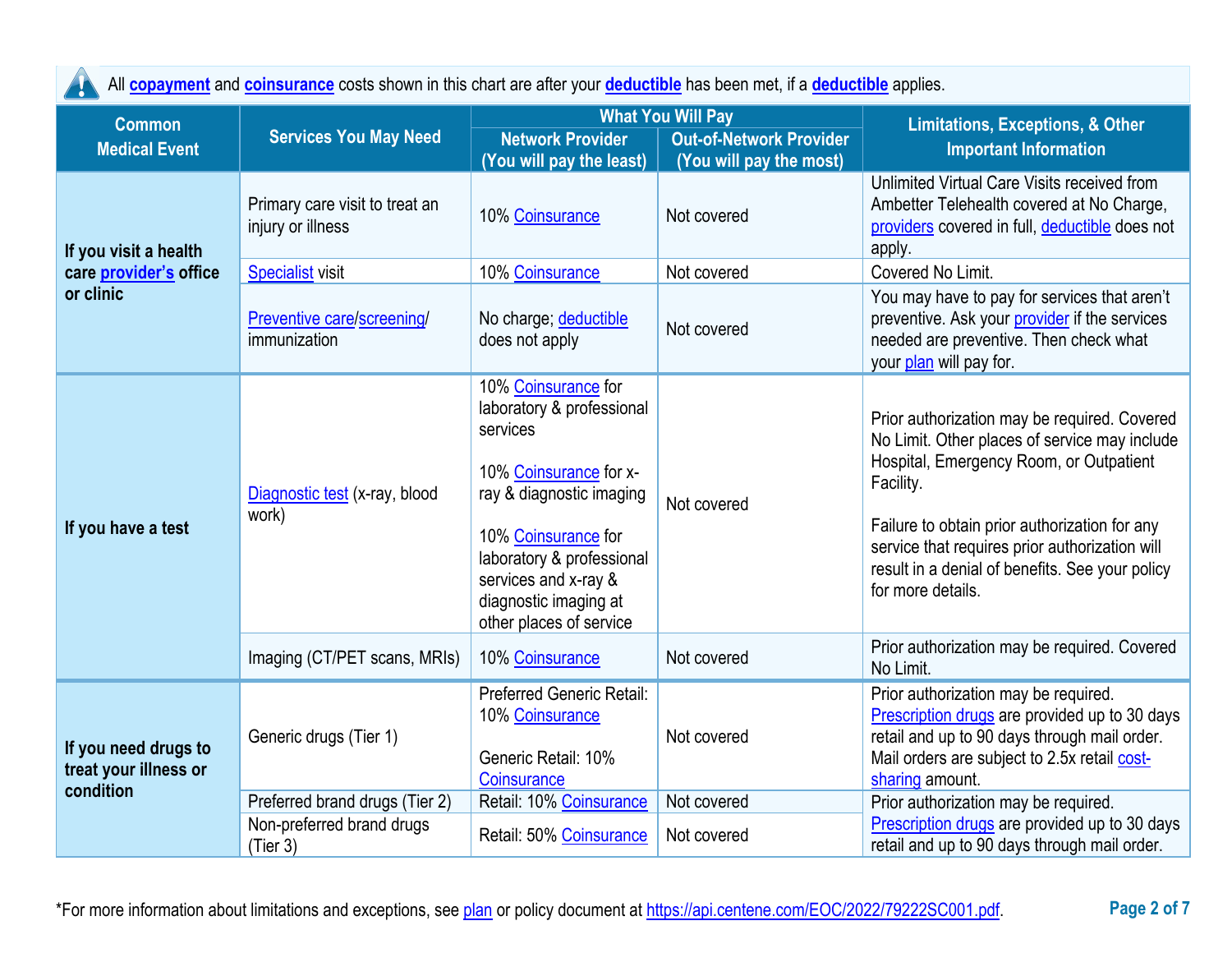| <b>Common</b>                                                                                   | <b>Services You May Need</b>                      | <b>What You Will Pay</b>                                                             |                                | <b>Limitations, Exceptions, &amp; Other</b>                                                                                                                                                                                              |  |
|-------------------------------------------------------------------------------------------------|---------------------------------------------------|--------------------------------------------------------------------------------------|--------------------------------|------------------------------------------------------------------------------------------------------------------------------------------------------------------------------------------------------------------------------------------|--|
| <b>Medical Event</b>                                                                            |                                                   | <b>Network Provider</b>                                                              | <b>Out-of-Network Provider</b> | <b>Important Information</b>                                                                                                                                                                                                             |  |
| More information about                                                                          |                                                   | (You will pay the least)                                                             | (You will pay the most)        | Mail orders are subject to 2.5x retail cost-                                                                                                                                                                                             |  |
| prescription drug                                                                               |                                                   |                                                                                      |                                | sharing amount.                                                                                                                                                                                                                          |  |
| coverage is available at<br>https://Ambetter.Absol<br>uteTotalCare.com/202<br><b>2formulary</b> | Specialty drugs (Tier 4)                          | Retail: 50% Coinsurance                                                              | Not covered                    | Prior authorization may be required.<br>Prescription drugs are provided up to 30 days<br>retail and up to 30 days through mail order.                                                                                                    |  |
| If you have outpatient                                                                          | Facility fee (e.g., ambulatory<br>surgery center) | 10% Coinsurance                                                                      | Not covered                    | Prior authorization may be required. Covered<br>No Limit.                                                                                                                                                                                |  |
| surgery                                                                                         | Physician/surgeon fees                            | 10% Coinsurance                                                                      | Not covered                    | Prior authorization may be required. Covered<br>No Limit.                                                                                                                                                                                |  |
|                                                                                                 | <b>Emergency room care</b>                        | 10% Coinsurance                                                                      | 10% Coinsurance                | Covered No Limit.                                                                                                                                                                                                                        |  |
| If you need immediate<br>medical attention                                                      | <b>Emergency medical</b><br>transportation        | 10% Coinsurance                                                                      | 10% Coinsurance                | Covered No Limit. Note: Prior authorization is<br>not required for emergency transport,<br>however, all non-emergent transport requires<br>prior authorization.                                                                          |  |
|                                                                                                 | <b>Urgent care</b>                                | \$60 Copay / visit;<br>deductible does not<br>apply                                  | Not covered                    | Covered No Limit.                                                                                                                                                                                                                        |  |
| If you have a hospital                                                                          | Facility fee (e.g., hospital room)                | 10% Coinsurance                                                                      | Not covered                    | Prior authorization may be required. Covered<br>No Limit.                                                                                                                                                                                |  |
| stay                                                                                            | Physician/surgeon fees                            | 10% Coinsurance                                                                      | Not covered                    | Prior authorization may be required. Covered<br>No Limit.                                                                                                                                                                                |  |
| If you need mental<br>health, behavioral<br>health, or substance                                | <b>Outpatient services</b>                        | 10% Coinsurance/Office<br>Visit; 10% Coinsurance<br>for other outpatient<br>services | Not covered                    | Prior authorization may be required. Covered<br>No Limit. (PCP and other practitioner visits do<br>not require prior authorization).                                                                                                     |  |
| abuse services                                                                                  | Inpatient services                                | 10% Coinsurance                                                                      | Not covered                    | Prior authorization may be required. Covered<br>No Limit.                                                                                                                                                                                |  |
| If you are pregnant                                                                             | Office visits                                     | 10% Coinsurance                                                                      | Not covered                    | Prior authorization not required for deliveries<br>within the standard timeframe per federal<br>regulation, but may be required for other<br>services. Cost-sharing does not apply for<br>preventive services, such as routine pre-natal |  |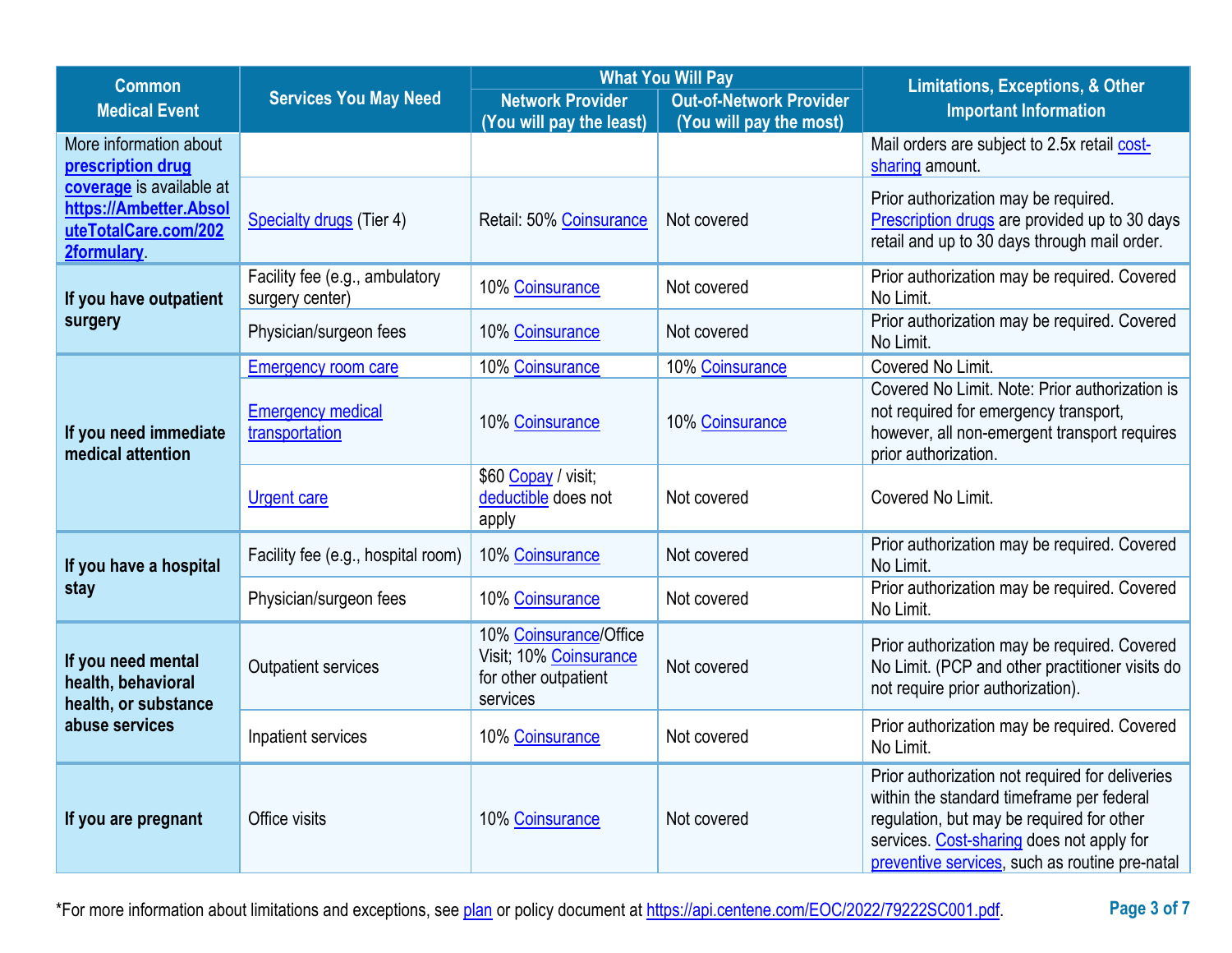|                                                                         | <b>What You Will Pay</b><br><b>Common</b>    |                          |                                | Limitations, Exceptions, & Other                                                                                                                                                                                                                                                                                    |  |
|-------------------------------------------------------------------------|----------------------------------------------|--------------------------|--------------------------------|---------------------------------------------------------------------------------------------------------------------------------------------------------------------------------------------------------------------------------------------------------------------------------------------------------------------|--|
| <b>Medical Event</b>                                                    | <b>Services You May Need</b>                 | <b>Network Provider</b>  | <b>Out-of-Network Provider</b> | <b>Important Information</b>                                                                                                                                                                                                                                                                                        |  |
|                                                                         |                                              | (You will pay the least) | (You will pay the most)        |                                                                                                                                                                                                                                                                                                                     |  |
|                                                                         |                                              |                          |                                | and post-natal screenings. Depending on the<br>type of services, coinsurance, deductible or<br>copayment may apply. Maternity care may<br>include tests and services described<br>elsewhere in the SBC (i.e. ultrasound).                                                                                           |  |
|                                                                         | Childbirth/delivery professional<br>services | 10% Coinsurance          | Not covered                    | Prior authorization may be required. Cost-<br>sharing does not apply for preventive                                                                                                                                                                                                                                 |  |
|                                                                         | Childbirth/delivery facility<br>services     | 10% Coinsurance          | Not covered                    | services. Depending on the type of services,<br>copayment, coinsurance or deductible may<br>apply. Maternity care may include tests and<br>services described elsewhere in the SBC (i.e.<br>ultrasound).                                                                                                            |  |
|                                                                         | Home health care                             | 10% Coinsurance          | Not covered                    | Prior authorization may be required. Limited<br>to 60 days per year.                                                                                                                                                                                                                                                |  |
|                                                                         | <b>Rehabilitation services</b>               | 10% Coinsurance          | Not covered                    | Prior authorization may be required. Limited<br>to 30 visits per year per therapy<br>(occupational, physical and speech therapy);<br>no limit applies for cardiac or pulmonary<br>therapy. Note: Limits do not apply when<br>provided for a mental health/substance use<br>disorder diagnosis.                      |  |
| If you need help<br>recovering or have<br>other special health<br>needs | <b>Habilitation services</b>                 | 10% Coinsurance          | Not covered                    | Prior authorization may be required. Limited<br>to 30 visits per year per therapy<br>(occupational, physical and speech therapy);<br>no limit applies for cardiac or pulmonary<br>therapy. Note: Habilitation therapy limits do<br>not apply when provided for a mental<br>health/substance use disorder diagnosis. |  |
|                                                                         | <b>Skilled nursing care</b>                  | 10% Coinsurance          | Not covered                    | Prior authorization may be required. Limited<br>to 60 days per year.                                                                                                                                                                                                                                                |  |
|                                                                         | Durable medical equipment                    | 10% Coinsurance          | Not covered                    | Prior authorization may be required. Covered<br>No Limit.                                                                                                                                                                                                                                                           |  |
|                                                                         | <b>Hospice services</b>                      | 10% Coinsurance          | Not covered                    | Prior authorization may be required. Covered<br>No Limit.                                                                                                                                                                                                                                                           |  |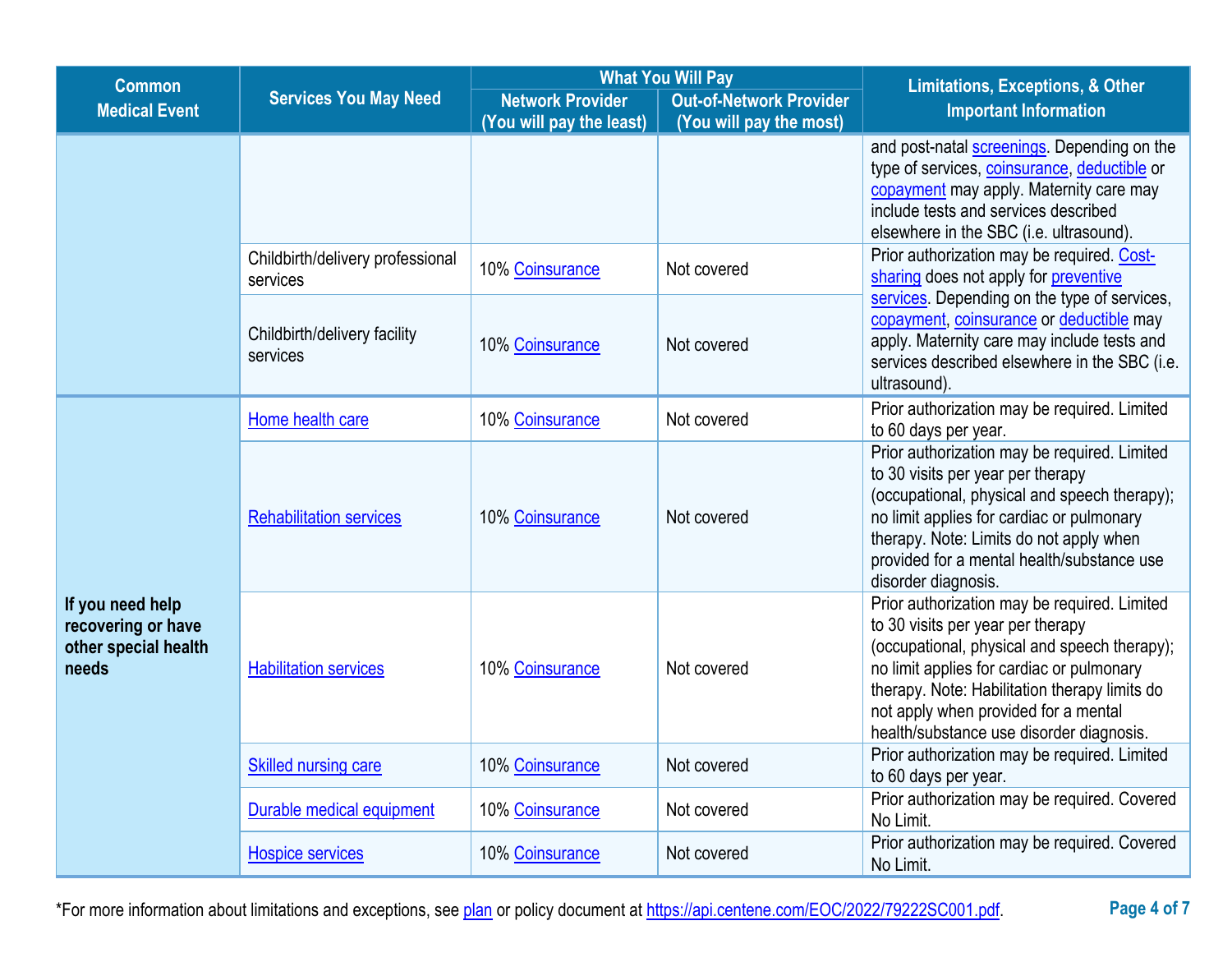| <b>Common</b>                             |                              | <b>What You Will Pay</b>                            |                                                           | Limitations, Exceptions, & Other |  |
|-------------------------------------------|------------------------------|-----------------------------------------------------|-----------------------------------------------------------|----------------------------------|--|
| <b>Medical Event</b>                      | <b>Services You May Need</b> | <b>Network Provider</b><br>(You will pay the least) | <b>Out-of-Network Provider</b><br>(You will pay the most) | <b>Important Information</b>     |  |
|                                           | Children's eye exam          | No charge; deductible<br>does not apply             | Not covered                                               | Limited to 1 visit per year.     |  |
| If your child needs<br>dental or eye care | Children's glasses           | No charge; deductible<br>does not apply             | Not covered                                               | Limited to 1 item per year.      |  |
|                                           | Children's dental check-up   | Not covered                                         | Not covered                                               | -----None-----                   |  |

## **Excluded Services & Other Covered Services:**

|                                                                                                                              | Services Your Plan Generally Does NOT Cover (Check your policy or plan document for more information and a list of any other excluded services.)                   |                                                                                                                                                                                                                                                                                                          |                                                                                                                                   |  |  |  |
|------------------------------------------------------------------------------------------------------------------------------|--------------------------------------------------------------------------------------------------------------------------------------------------------------------|----------------------------------------------------------------------------------------------------------------------------------------------------------------------------------------------------------------------------------------------------------------------------------------------------------|-----------------------------------------------------------------------------------------------------------------------------------|--|--|--|
|                                                                                                                              | Abortion (Except in cases of rape, incest, or<br>when the life of the mother is endangered)<br>Acupuncture<br>Bariatric surgery<br>Cosmetic surgery<br>Dental care | Hearing aids<br>Infertility treatment (Note: Coverage is available<br>for diagnosis and services required to correct<br>underlying medical causes of infertility.)<br>Long-Term Care (Long Term Acute Care is a<br>covered benefit. Long Term Nursing Care/<br>Custodial Care is not a covered benefit.) | Non-emergency care when traveling outside the<br>U.S.<br>Private-duty nursing<br>Routine eye care (Adult)<br>Weight loss programs |  |  |  |
| Other Covered Services (Limitations may apply to these services. This isn't a complete list. Please see your plan document.) |                                                                                                                                                                    |                                                                                                                                                                                                                                                                                                          |                                                                                                                                   |  |  |  |
|                                                                                                                              | Routine foot care (Coverage is limited to diabetes<br>Chiropractic care<br>care only.)                                                                             |                                                                                                                                                                                                                                                                                                          |                                                                                                                                   |  |  |  |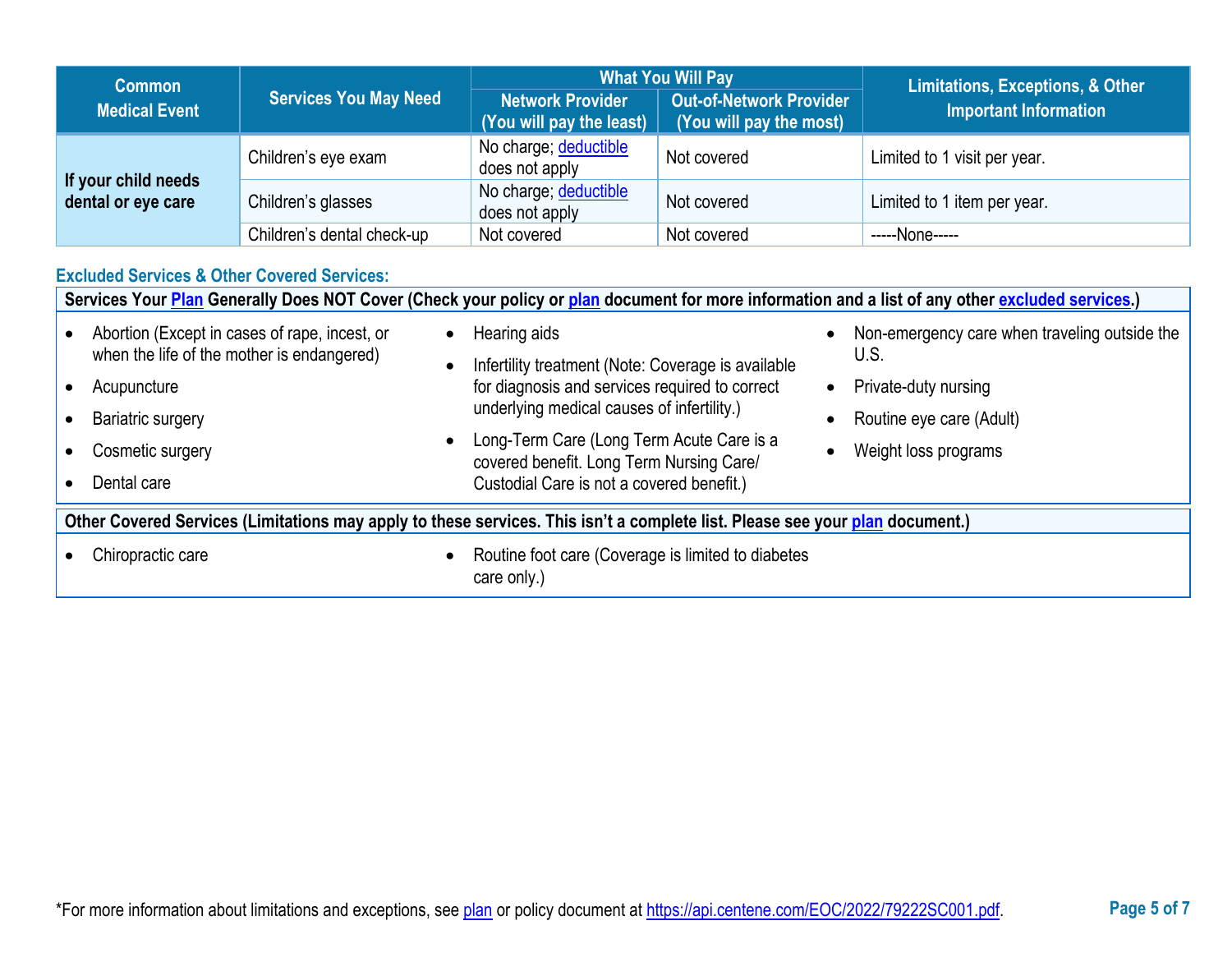Your Rights to Continue Coverage: There are agencies that can help if you want to continue your coverage after it ends. The contact information for those agencies is: Ambetter from Absolute Total Care at 1-833-270-5443 (Relay 711); South Carolina Department of Insurance, PO Box 100105, Columbia, SC 29202, Phone No. 1-803-737-6180 or 1-800-768-3467. Other coverage options may be available to you too, including buying individual insurance coverage through the [Health Insurance](https://www.healthcare.gov/sbc-glossary/#health-insurance) [Marketplace.](https://www.healthcare.gov/sbc-glossary/#marketplace) For more information about the [Marketplace,](https://www.healthcare.gov/sbc-glossary/#marketplace) visit [www.HealthCare.gov](http://www.healthcare.gov/) or call 1-800-318-2596.

Your Grievance and Appeals Rights: There are agencies that can help if you have a complaint against your [plan](https://www.healthcare.gov/sbc-glossary/#plan) for a denial of a [claim.](https://www.healthcare.gov/sbc-glossary/#claim) This complaint is called a [grievance](https://www.healthcare.gov/sbc-glossary/#grievance) or [appeal.](https://www.healthcare.gov/sbc-glossary/#appeal) For more information about your rights, look at the explanation of benefits you will receive for that medical [claim.](https://www.healthcare.gov/sbc-glossary/#claim) Your [plan](https://www.healthcare.gov/sbc-glossary/#plan) documents also provide complete information to submit a [claim,](https://www.healthcare.gov/sbc-glossary/#claim) [appeal,](https://www.healthcare.gov/sbc-glossary/#appeal) or a [grievance](https://www.healthcare.gov/sbc-glossary/#grievance) for any reason to your [plan.](https://www.healthcare.gov/sbc-glossary/#plan) For more information about your rights, this notice, or assistance, contact: South Carolina Department of Insurance, PO Box 100105, Columbia, SC 29202, Phone No. 1-803-737-6180 or 1-800-768-3467.

## **Does this plan provide Minimum Essential Coverage? Yes**.

[Minimum Essential Coverage](https://www.healthcare.gov/sbc-glossary/#minimum-essential-coverage) generally includes [plans,](https://www.healthcare.gov/sbc-glossary/#plan) [health insurance](https://www.healthcare.gov/sbc-glossary/#health-insurance) available through the [Marketplace](https://www.healthcare.gov/sbc-glossary/#marketplace) or other individual market policies, Medicare, Medicaid, CHIP, TRICARE, and certain other coverage. If you are eligible for certain types of [Minimum Essential Coverage,](https://www.healthcare.gov/sbc-glossary/#minimum-essential-coverage) you may not be eligible for the [premium tax credit.](https://www.healthcare.gov/sbc-glossary/#premium-tax-credits)

## **Does this plan meet Minimum Value Standards? Yes**.

If your [plan](https://www.healthcare.gov/sbc-glossary/#plan) doesn't meet the [Minimum Value Standards,](https://www.healthcare.gov/sbc-glossary/#minimum-value-standard) you may be eligible for a [premium tax credit](https://www.healthcare.gov/sbc-glossary/#premium-tax-credits) to help you pay for a [plan](https://www.healthcare.gov/sbc-glossary/#plan) through the [Marketplace.](https://www.healthcare.gov/sbc-glossary/#marketplace)

## **Language Access Services:**

Spanish (Español): Para obtener asistencia en Español, llame al 1-833-270-5443 (Relay 711). Tagalog (Tagalog): Kung kailangan ninyo ang tulong sa Tagalog tumawag sa 1-833-270-5443 (Relay 711). Chinese (中文): 如果需要中文的帮助, 请拨打这个号码 1-833-270-5443 (Relay 711). Navajo (Dine): Dinek'ehgo shika at'ohwol ninisingo, kwiijigo holne' 1-833-270-5443 (Relay 711).

*To see examples of how this [plan](https://www.healthcare.gov/sbc-glossary/#plan) might cover costs for a sample medical situation, see the next section.*